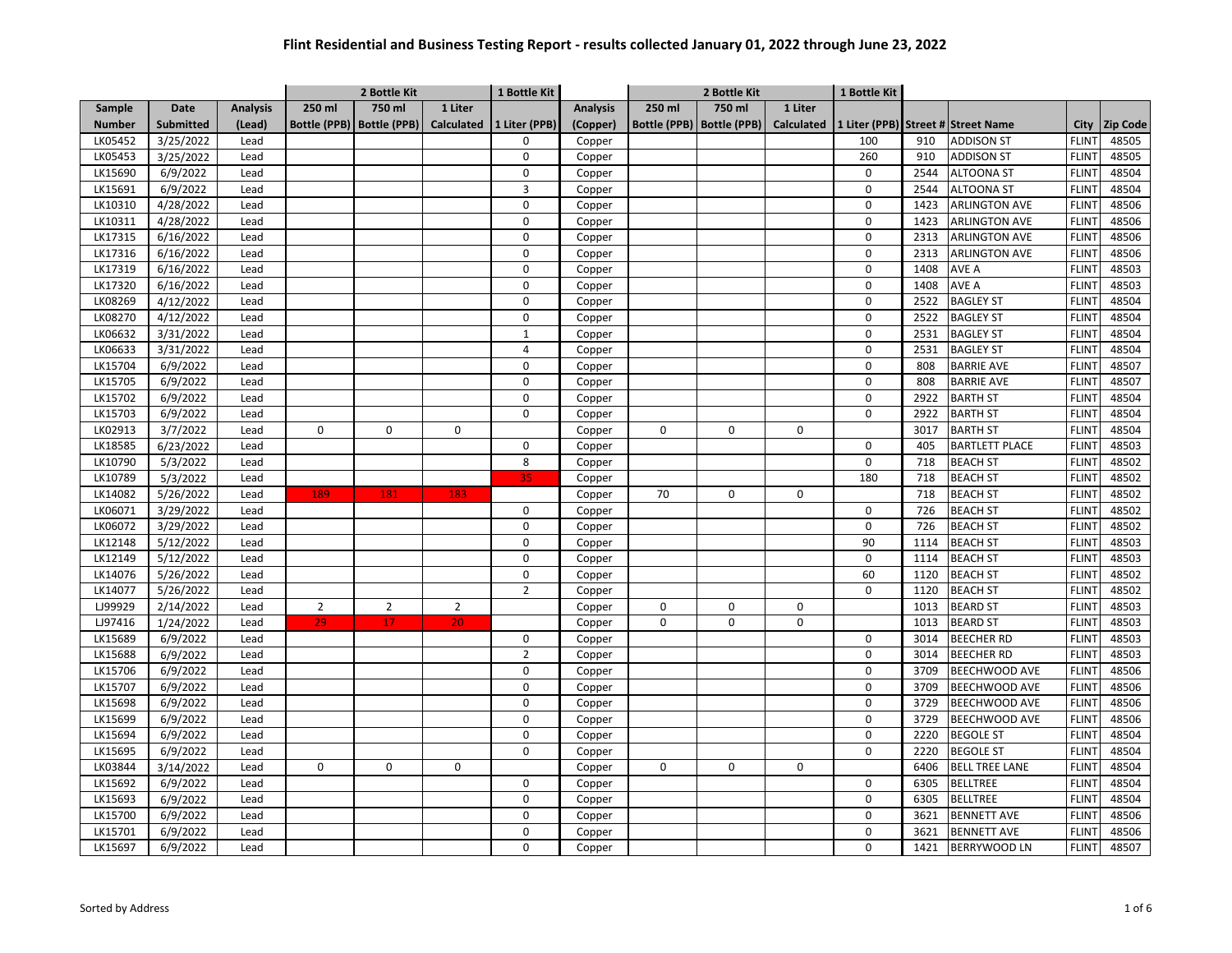|               |                       |                 |             | 1 Bottle Kit<br>2 Bottle Kit |                |                |                 | 2 Bottle Kit        |              |                   | 1 Bottle Kit |      |                                    |              |          |
|---------------|-----------------------|-----------------|-------------|------------------------------|----------------|----------------|-----------------|---------------------|--------------|-------------------|--------------|------|------------------------------------|--------------|----------|
| Sample        | <b>Date</b>           | <b>Analysis</b> | 250 ml      | 750 ml                       | 1 Liter        |                | <b>Analysis</b> | 250 ml              | 750 ml       | 1 Liter           |              |      |                                    |              |          |
| <b>Number</b> | <b>Submitted</b>      | (Lead)          |             | Bottle (PPB)   Bottle (PPB)  | Calculated     | 1 Liter (PPB)  | (Copper)        | <b>Bottle (PPB)</b> | Bottle (PPB) | <b>Calculated</b> |              |      | 1 Liter (PPB) Street # Street Name | <b>City</b>  | Zip Code |
| LK15696       | 6/9/2022              | Lead            |             |                              |                | 0              | Copper          |                     |              |                   | $\mathbf 0$  | 1421 | BERRYWOOD LN                       | <b>FLINT</b> | 48507    |
| LK06636       | 3/31/2022             | Lead            |             |                              |                | $\mathbf 0$    | Copper          |                     |              |                   | $\mathsf 0$  | 1019 | <b>BRADLEY AVE</b>                 | <b>FLINT</b> | 48503    |
| LK06637       | 3/31/2022             | Lead            |             |                              |                | $\mathbf 0$    | Copper          |                     |              |                   | $\mathsf 0$  | 1019 | <b>BRADLEY AVE</b>                 | <b>FLINT</b> | 48503    |
| LK10306       | 4/28/2022             | Lead            |             |                              |                | $\Omega$       | Copper          |                     |              |                   | $\mathbf 0$  | 2058 | <b>BRANCH RD</b>                   | <b>FLINT</b> | 48506    |
| LK10307       | 4/28/2022             | Lead            |             |                              |                | $\mathbf 0$    | Copper          |                     |              |                   | $\mathsf 0$  | 2058 | <b>BRANCH RD</b>                   | <b>FLINT</b> | 48506    |
| LK06635       | 3/31/2022             | Lead            |             |                              |                | $\pmb{0}$      | Copper          |                     |              |                   | $\mathbf 0$  | 3605 | <b>BROWN ST</b>                    | <b>FLINT</b> | 48532    |
| LK06634       | 3/31/2022             | Lead            |             |                              |                | $\mathbf{1}$   | Copper          |                     |              |                   | $\mathbf 0$  | 3605 | <b>BROWN ST</b>                    | <b>FLINT</b> | 48532    |
| LK11618       | 5/9/2022              | Lead            | 0           | $\overline{2}$               | $\overline{2}$ |                | Copper          | 120                 | 190          | 170               |              | 3911 | <b>BUICK ST</b>                    | <b>FLINT</b> | 48505    |
| LK14591       | 6/2/2022              | Lead            |             |                              |                | $\Omega$       | Copper          |                     |              |                   | $\mathbf 0$  | 2133 | <b>CARTIER ST</b>                  | <b>FLINT</b> | 48504    |
| LK14592       | 6/2/2022              | Lead            |             |                              |                | 0              | Copper          |                     |              |                   | $\mathbf 0$  | 2133 | <b>CARTIER ST</b>                  | <b>FLINT</b> | 48504    |
| LK11985       | 5/11/2022             | Lead            |             |                              |                | $\mathbf 0$    | Copper          |                     |              |                   | 110          | 1402 | CHEVROLET                          | <b>FLINT</b> | 48504    |
| LK11986       | 5/11/2022             | Lead            |             |                              |                | 0              | Copper          |                     |              |                   | 60           | 1402 | CHEVROLET                          | <b>FLINT</b> | 48504    |
| LK10800       | 5/3/2022              | Lead            |             |                              |                | $\mathbf 0$    | Copper          |                     |              |                   | $\mathbf 0$  | 702  | <b>CHURCH ST</b>                   | <b>FLINT</b> | 48502    |
| LK10799       | 5/3/2022              | Lead            |             |                              |                | 14             | Copper          |                     |              |                   | $\mathsf 0$  | 702  | <b>CHURCH ST</b>                   | <b>FLINT</b> | 48502    |
| LK04894       | 3/22/2022             | Lead            |             |                              |                | $\overline{2}$ | Copper          |                     |              |                   | $\mathbf 0$  | 720  | <b>CHURCH ST</b>                   | <b>FLINT</b> | 48502    |
| LK04893       | 3/22/2022             | Lead            |             |                              |                | 10             | Copper          |                     |              |                   | 60           | 720  | <b>CHURCH ST</b>                   | <b>FLINT</b> | 48502    |
| LK14075       | 5/26/2022             | Lead            |             |                              |                | $\overline{2}$ | Copper          |                     |              |                   | $\mathbf 0$  | 726  | <b>CHURCH ST</b>                   | <b>FLINT</b> | 48502    |
| LK14074       | 5/26/2022             | Lead            |             |                              |                | 3              | Copper          |                     |              |                   | $\mathbf 0$  | 726  | <b>CHURCH ST</b>                   | <b>FLINT</b> | 48502    |
| LK14072       | 5/26/2022             | Lead            |             |                              |                | $\overline{2}$ | Copper          |                     |              |                   | $\mathsf 0$  | 809  | <b>CHURCH ST</b>                   | <b>FLINT</b> | 48502    |
| LK14073       | 5/26/2022             | Lead            |             |                              |                | $\overline{2}$ | Copper          |                     |              |                   | $\mathbf 0$  | 809  | <b>CHURCH ST</b>                   | <b>FLINT</b> | 48502    |
| LK13024       | 5/19/2022             | Lead            |             |                              |                | $\mathbf 0$    | Copper          |                     |              |                   | 120          | 934  | <b>CHURCH ST</b>                   | <b>FLINT</b> | 48502    |
| LK13025       | 5/19/2022             | Lead            |             |                              |                | $\Omega$       | Copper          |                     |              |                   | $\mathbf 0$  | 934  | <b>CHURCH ST</b>                   | <b>FLINT</b> | 48502    |
| LK11991       | 5/11/2022             | Lead            |             |                              |                | $\mathbf 0$    | Copper          |                     |              |                   | $\mathbf 0$  | 1003 | <b>CHURCH ST</b>                   | <b>FLINT</b> | 48504    |
| LK11992       | 5/11/2022             | Lead            |             |                              |                | $\pmb{0}$      | Copper          |                     |              |                   | $\mathbf 0$  | 1003 | <b>CHURCH ST</b>                   | <b>FLINT</b> | 48504    |
| LK04891       | 3/22/2022             | Lead            |             |                              |                | $\overline{2}$ | Copper          |                     |              |                   | $\mathbf 0$  | 1019 | <b>CHURCH ST</b>                   | <b>FLINT</b> | 48502    |
| LK04892       | $\frac{1}{3}/22/2022$ | Lead            |             |                              |                | $\overline{4}$ | Copper          |                     |              |                   | $\mathbf 0$  | 1019 | <b>CHURCH ST</b>                   | <b>FLINT</b> | 48502    |
| LK06066       | 3/29/2022             | Lead            |             |                              |                | $\mathbf 0$    | Copper          |                     |              |                   | $\mathsf 0$  | 1208 | <b>CHURCH ST</b>                   | <b>FLINT</b> | 48502    |
| LK06065       | 3/29/2022             | Lead            |             |                              |                | $\overline{2}$ | Copper          |                     |              |                   | $\mathbf 0$  | 1208 | <b>CHURCH ST</b>                   | <b>FLINT</b> | 48502    |
| LK14070       | 5/26/2022             | Lead            |             |                              |                | $\mathbf 0$    | Copper          |                     |              |                   | $\mathsf 0$  | 341  | <b>CLAIRMONT ST</b>                | <b>FLINT</b> | 48503    |
| LK14071       | 5/26/2022             | Lead            |             |                              |                | $\Omega$       |                 |                     |              |                   | $\mathbf 0$  | 341  |                                    | <b>FLINT</b> | 48503    |
| LK12178       |                       |                 |             |                              |                |                | Copper          |                     |              |                   |              |      | <b>CLAIRMONT ST</b>                | <b>FLINT</b> |          |
|               | 5/12/2022             | Lead            | 0           | 0                            | 0              |                | Copper          | 80                  | 60           | 60                |              | 4014 | COMSTOCK                           |              | 48504    |
| LJ96462       | 1/13/2022             | Lead            | $\mathbf 0$ | 0                            | 0              |                | Copper          | 50                  | $\mathbf 0$  | 0                 |              | 3717 | <b>CRAIG DR</b>                    | <b>FLINT</b> | 48506    |
| LK02611       | 3/3/2022              | Lead            |             |                              |                | 0              | Copper          |                     |              |                   | $\mathbf 0$  | 502  | <b>CRAPO ST</b>                    | <b>FLINT</b> | 48503    |
| LK02612       | 3/3/2022              | Lead            |             |                              |                | $\mathbf 0$    | Copper          |                     |              |                   | $\mathbf 0$  | 502  | <b>CRAPO ST</b>                    | <b>FLINT</b> | 48503    |
| LK03591       | 3/10/2022             | Lead            |             |                              |                | $\Omega$       | Copper          |                     |              |                   | $\mathbf 0$  | 506  | <b>CRAPO ST</b>                    | <b>FLINT</b> | 48503    |
| LK03592       | 3/10/2022             | Lead            |             |                              |                | $\mathbf 0$    | Copper          |                     |              |                   | $\mathbf 0$  | 506  | <b>CRAPO ST</b>                    | <b>FLINT</b> | 48503    |
| LK05456       | 3/25/2022             | Lead            |             |                              |                | 0              | Copper          |                     |              |                   | 60           | 1704 | <b>CRESCENT DR</b>                 | <b>FLINT</b> | 48503    |
| LK05457       | 3/25/2022             | Lead            |             |                              |                | $\mathbf 0$    | Copper          |                     |              |                   | $\mathbf 0$  | 1704 | <b>CRESCENT DR</b>                 | <b>FLINT</b> | 48503    |
| LK14593       | 6/2/2022              | Lead            |             |                              |                | $\mathbf 0$    | Copper          |                     |              |                   | $\mathsf 0$  | 127  | <b>DAMON ST</b>                    | <b>FLINT</b> | 48505    |
| LK14594       | 6/2/2022              | Lead            |             |                              |                | $\pmb{0}$      | Copper          |                     |              |                   | $\mathbf 0$  | 127  | <b>DAMON ST</b>                    | <b>FLINT</b> | 48505    |
| LJ98712       | 2/4/2022              | Lead            |             |                              |                | $\mathbf 0$    | Copper          |                     |              |                   | $\mathbf 0$  | 726  | <b>DICKINSON ST</b>                | <b>FLINT</b> | 48504    |
| LJ98713       | 2/4/2022              | Lead            |             |                              |                | $\mathbf 0$    | Copper          |                     |              |                   | $\mathsf 0$  | 726  | <b>DICKINSON ST</b>                | <b>FLINT</b> | 48504    |
| LK10794       | 5/3/2022              | Lead            |             |                              |                | $\overline{4}$ | Copper          |                     |              |                   | $\mathbf 0$  | 733  | <b>DICKINSON ST</b>                | <b>FLINT</b> | 48504    |
| LK10793       | 5/3/2022              | Lead            |             |                              |                | $\overline{7}$ | Copper          |                     |              |                   | $\mathbf 0$  | 733  | <b>DICKINSON ST</b>                | <b>FLINT</b> | 48504    |
| LK05458       | 3/25/2022             | Lead            |             |                              |                | $\Omega$       | Copper          |                     |              |                   | $\mathbf 0$  | 846  | E 8TH ST                           | <b>FLINT</b> | 48503    |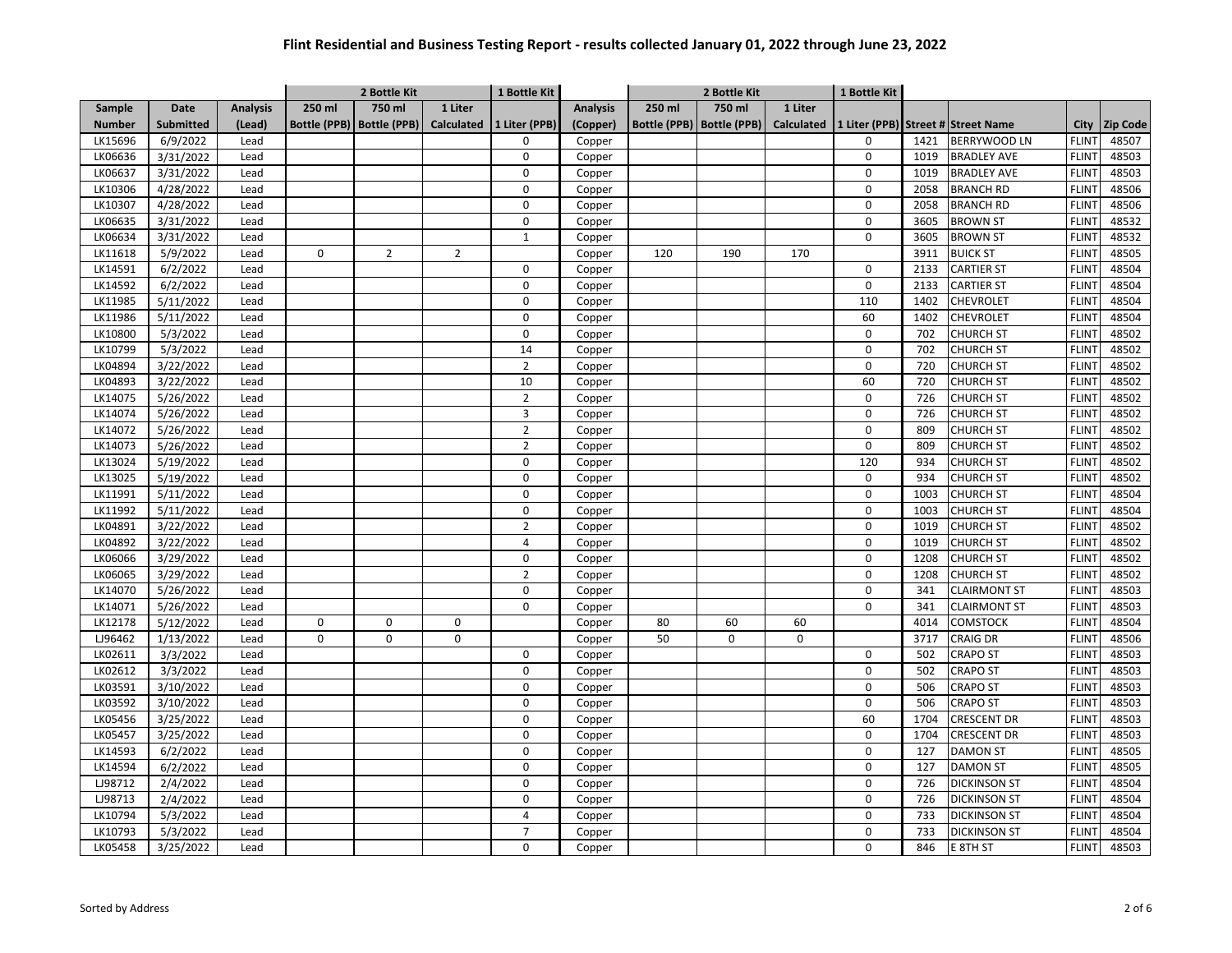|               |                  |                 | 2 Bottle Kit        |                     |            | 1 Bottle Kit   |                 | 2 Bottle Kit        |              |                   | 1 Bottle Kit |      |                                    |              |                 |
|---------------|------------------|-----------------|---------------------|---------------------|------------|----------------|-----------------|---------------------|--------------|-------------------|--------------|------|------------------------------------|--------------|-----------------|
| Sample        | <b>Date</b>      | <b>Analysis</b> | 250 ml              | 750 ml              | 1 Liter    |                | <b>Analysis</b> | 250 ml              | 750 ml       | 1 Liter           |              |      |                                    |              |                 |
| <b>Number</b> | <b>Submitted</b> | (Lead)          | <b>Bottle (PPB)</b> | <b>Bottle (PPB)</b> | Calculated | 1 Liter (PPB)  | (Copper)        | <b>Bottle (PPB)</b> | Bottle (PPB) | <b>Calculated</b> |              |      | 1 Liter (PPB) Street # Street Name | <b>City</b>  | <b>Zip Code</b> |
| LK05461       | 3/25/2022        | Lead            |                     |                     |            | 0              | Copper          |                     |              |                   | $\mathbf 0$  | 846  | E 8TH ST                           | <b>FLINT</b> | 48503           |
| LK09358       | 4/21/2022        | Lead            |                     |                     |            | $\mathbf{1}$   | Copper          |                     |              |                   | $\mathsf 0$  | 245  | E BELVIDERE AVE                    | <b>FLINT</b> | 48503           |
| LK09357       | 4/21/2022        | Lead            |                     |                     |            | 17             | Copper          |                     |              |                   | $\mathsf 0$  | 245  | E BELVIDERE AVE                    | <b>FLINT</b> | 48503           |
| LK13027       | 5/19/2022        | Lead            |                     |                     |            | $\Omega$       | Copper          |                     |              |                   | $\mathbf 0$  | 311  | E COURT ST                         | <b>FLINT</b> | 48502           |
| LK13026       | 5/19/2022        | Lead            |                     |                     |            | $\mathbf{1}$   | Copper          |                     |              |                   | $\mathsf 0$  | 311  | <b>E COURT ST</b>                  | <b>FLINT</b> | 48502           |
| LK13034       | 5/19/2022        | Lead            |                     |                     |            | 507            | Copper          |                     |              |                   | 2,110        | 410  | E COURT ST                         | <b>FLINT</b> | 48503           |
| LK13035       | 5/19/2022        | Lead            |                     |                     |            | 795            | Copper          |                     |              |                   | 230          | 410  | <b>E COURT ST</b>                  | <b>FLINT</b> | 48503           |
| LK10797       | 5/3/2022         | Lead            |                     |                     |            | $\mathbf 0$    | Copper          |                     |              |                   | $\mathsf 0$  | 533  | E DEWEY ST                         | <b>FLINT</b> | 48505           |
| LK10798       | 5/3/2022         | Lead            |                     |                     |            | $\mathbf 1$    | Copper          |                     |              |                   | $\mathbf 0$  | 533  | E DEWEY ST                         | <b>FLINT</b> | 48505           |
| LJ96436       | 1/13/2022        | Lead            |                     |                     |            | 0              | Copper          |                     |              |                   | $\mathsf 0$  | 416  | E FOURTH ST                        | <b>FLINT</b> | 48503           |
| LJ96437       | 1/13/2022        | Lead            |                     |                     |            | $\mathbf 0$    | Copper          |                     |              |                   | $\mathsf 0$  | 416  | E FOURTH ST                        | <b>FLINT</b> | 48503           |
| LK03981       | 3/15/2022        | Lead            |                     |                     |            | $\mathbf 0$    | Copper          |                     |              |                   | $\mathbf 0$  | 201  | E HOLBROOK AVE                     | <b>FLINT</b> | 48505           |
| LK03982       | 3/15/2022        | Lead            |                     |                     |            | $\mathbf 0$    | Copper          |                     |              |                   | $\mathbf 0$  | 201  | E HOLBROOK AVE                     | <b>FLINT</b> | 48505           |
| LK02607       | 3/3/2022         | Lead            |                     |                     |            | $\pmb{0}$      | Copper          |                     |              |                   | $\mathsf 0$  | 429  | E HOME AVE                         | <b>FLINT</b> | 48505           |
| LK02608       | 3/3/2022         | Lead            |                     |                     |            | $\mathbf 0$    | Copper          |                     |              |                   | $\mathbf 0$  | 429  | E HOME AVE                         | <b>FLINT</b> | 48505           |
| LK10795       | 5/3/2022         | Lead            |                     |                     |            | $\mathbf 0$    | Copper          |                     |              |                   | $\mathbf 0$  | 514  | E JAMIESON                         | <b>FLINT</b> | 48504           |
| LK10796       | 5/3/2022         | Lead            |                     |                     |            | $\Omega$       |                 |                     |              |                   | $\mathbf 0$  | 514  |                                    | <b>FLINT</b> | 48504           |
|               |                  |                 |                     |                     |            | $\mathbf 0$    | Copper          |                     |              |                   | $\mathbf 0$  |      | E JAMIESON                         | <b>FLINT</b> | 48503           |
| LK11984       | 5/11/2022        | Lead            |                     |                     |            |                | Copper          |                     |              |                   |              | 145  | E LAKEVIEW                         |              |                 |
| LK11983       | 5/11/2022        | Lead            |                     |                     |            | $\overline{2}$ | Copper          |                     |              |                   | $\mathsf 0$  | 145  | E LAKEVIEW                         | <b>FLINT</b> | 48503           |
| LK17317       | 6/16/2022        | Lead            |                     |                     |            | 0              | Copper          |                     |              |                   | $\mathbf 0$  | 156  | E VAN WAGONER                      | <b>FLINT</b> | 48505           |
| LK17318       | 6/16/2022        | Lead            |                     |                     |            | $\mathbf 0$    | Copper          |                     |              |                   | $\mathsf 0$  | 156  | E VAN WAGONER                      | <b>FLINT</b> | 48505           |
| LJ96434       | 1/13/2022        | Lead            |                     |                     |            | $\Omega$       | Copper          |                     |              |                   | $\mathbf 0$  | 807  | EAST 2ND ST                        | <b>FLINT</b> | 48503           |
| LJ96435       | 1/13/2022        | Lead            |                     |                     |            | $\mathbf 0$    | Copper          |                     |              |                   | $\mathbf 0$  | 807  | EAST 2ND ST                        | <b>FLINT</b> | 48503           |
| LK12179       | 5/12/2022        | Lead            | $\mathbf{1}$        | 0                   | 0          |                | Copper          | 0                   | $\Omega$     | $\mathbf 0$       |              | 3650 | EVERGREEN                          | <b>FLINT</b> | 48507           |
| LK05450       | 3/25/2022        | Lead            |                     |                     |            | $\Omega$       | Copper          |                     |              |                   | $\mathbf 0$  | 1914 | <b>GLENDALE AVE</b>                | <b>FLINT</b> | 48503           |
| LK05451       | 3/25/2022        | Lead            |                     |                     |            | $\mathbf 0$    | Copper          |                     |              |                   | $\mathbf 0$  | 1914 | <b>GLENDALE AVE</b>                | <b>FLINT</b> | 48503           |
| LK09355       | 4/21/2022        | Lead            |                     |                     |            | $\mathbf 0$    | Copper          |                     |              |                   | $\mathsf 0$  | 912  | <b>HAMMOND</b>                     | <b>FLINT</b> | 48503           |
| LK09356       | 4/21/2022        | Lead            |                     |                     |            | 0              | Copper          |                     |              |                   | $\mathbf 0$  | 912  | <b>HAMMOND</b>                     | <b>FLINT</b> | 48503           |
| LK14079       | 5/26/2022        | Lead            |                     |                     |            | $\overline{2}$ | Copper          |                     |              |                   | $\mathsf 0$  | 1011 | <b>HAMMOND ST</b>                  | <b>FLINT</b> | 48503           |
| LK14078       | 5/26/2022        | Lead            |                     |                     |            | 11             | Copper          |                     |              |                   | 90           | 1011 | <b>HAMMOND ST</b>                  | <b>FLINT</b> | 48503           |
| LK02912       | 3/7/2022         | Lead            | 0                   | 0                   | 0          |                | Copper          | 60                  | $\mathbf 0$  | $\mathbf 0$       |              | 833  | <b>HURON ST</b>                    | <b>FLINT</b> | 48507           |
| LK11239       | 5/5/2022         | Lead            | $\mathbf 0$         | 0                   | 0          |                | Copper          | $\mathbf 0$         | $\Omega$     | 0                 |              | 1401 | <b>IDA ST</b>                      | <b>FLINT</b> | 48503           |
| LK07551       | 4/7/2022         | Lead            |                     |                     |            | 0              | Copper          |                     |              |                   | 110          | 947  | <b>INGLESIDE AVE</b>               | <b>FLINT</b> | 48507           |
| LK07552       | 4/7/2022         | Lead            |                     |                     |            | $\mathbf 0$    | Copper          |                     |              |                   | 80           | 947  | <b>INGLESIDE AVE</b>               | <b>FLINT</b> | 48507           |
| LK10304       | 4/28/2022        | Lead            |                     |                     |            | $\Omega$       | Copper          |                     |              |                   | $\mathsf 0$  | 1730 | <b>KANSAS AVE</b>                  | <b>FLINT</b> | 48506           |
| LK10305       | 4/28/2022        | Lead            |                     |                     |            | $\mathbf 0$    | Copper          |                     |              |                   | $\mathbf 0$  | 1730 | <b>KANSAS AVE</b>                  | <b>FLINT</b> | 48506           |
| LK08267       | 4/12/2022        | Lead            |                     |                     |            | 0              | Copper          |                     |              |                   | $\mathsf 0$  | 2121 | <b>KANSAS AVE</b>                  | <b>FLINT</b> | 48506           |
| LK08268       | 4/12/2022        | Lead            |                     |                     |            | $\overline{2}$ | Copper          |                     |              |                   | $\mathbf 0$  | 2121 | <b>KANSAS AVE</b>                  | <b>FLINT</b> | 48506           |
| LK18729       | 6/23/2022        | Lead            | $\mathbf 0$         | 0                   | 0          |                | Copper          | 0                   | $\pmb{0}$    | $\mathbf 0$       |              | 3411 | <b>KELLAR AVE</b>                  | <b>FLINT</b> | 48504           |
| LK01919       | 2/28/2022        | Lead            | 0                   | $\mathbf{1}$        | 0          |                | Copper          | 0                   | $\Omega$     | $\mathbf 0$       |              | 1006 | <b>KENSINGTON AVE</b>              | <b>FLINT</b> | 48503           |
| LK07549       | 4/7/2022         | Lead            |                     |                     |            | $\mathbf 0$    | Copper          |                     |              |                   | $\mathbf 0$  | 1217 | <b>KNAPP AVE</b>                   | <b>FLINT</b> | 48503           |
| LK07550       | 4/7/2022         | Lead            |                     |                     |            | $\mathbf 0$    | Copper          |                     |              |                   | $\mathbf 0$  | 1217 | <b>KNAPP AVE</b>                   | <b>FLINT</b> | 48503           |
| LK08536       | 4/14/2022        | Lead            |                     |                     |            | $\mathbf 0$    | Copper          |                     |              |                   | $\mathbf 0$  | 2412 | <b>LEVERN ST</b>                   | <b>FLINT</b> | 48506           |
| LK08535       | 4/14/2022        | Lead            |                     |                     |            | $\mathbf{1}$   | Copper          |                     |              |                   | $\Omega$     | 2412 | <b>LEVERN ST</b>                   | <b>FLINT</b> | 48506           |
| LK07033       | 4/4/2022         | Lead            | 3                   | 3                   | 3          |                | Copper          | 0                   | $\pmb{0}$    | $\mathbf 0$       |              | 1418 | <b>LINCOLN AVE</b>                 | <b>FLINT</b> | 48507           |
|               |                  |                 |                     |                     |            |                |                 |                     |              |                   |              |      |                                    |              |                 |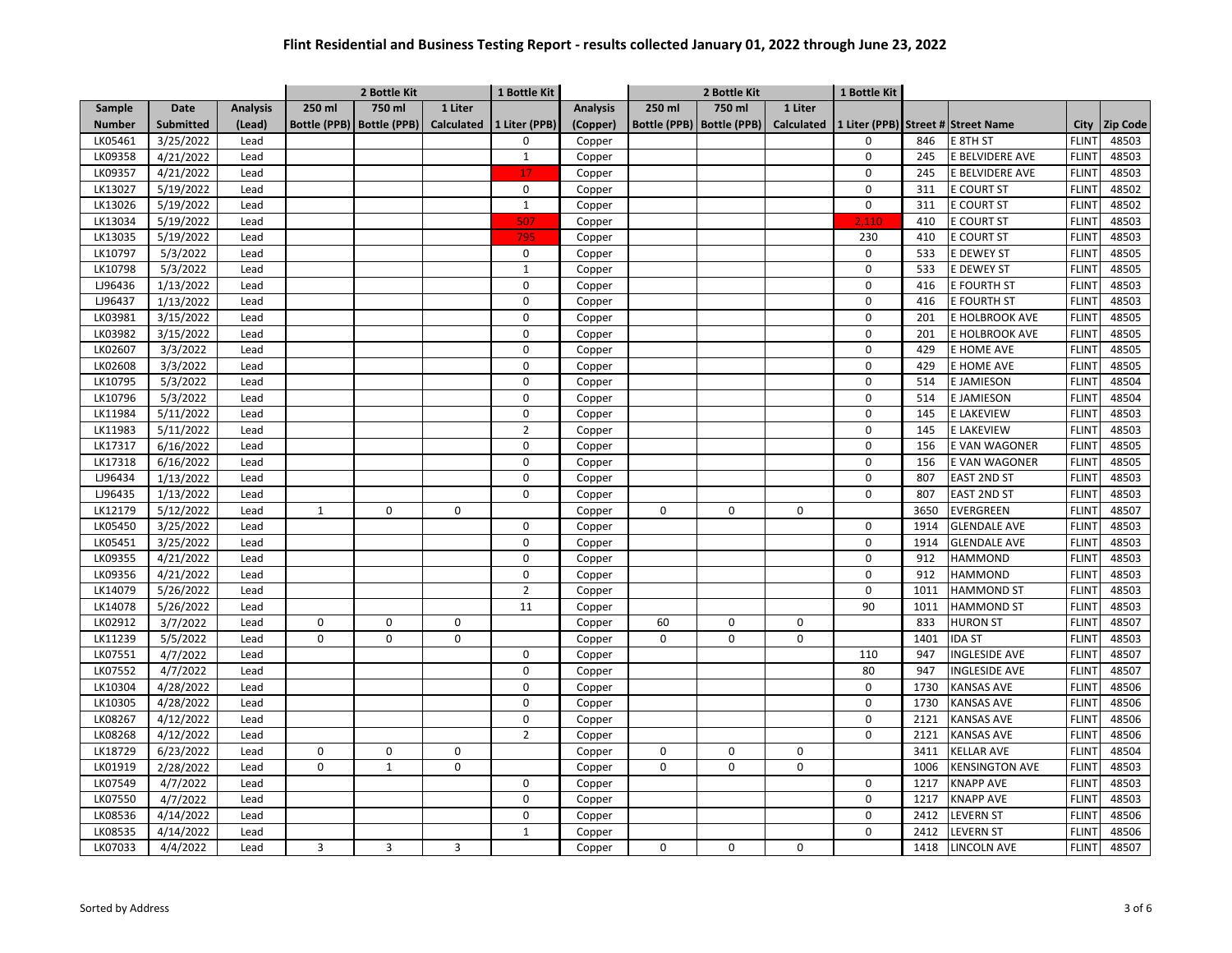|               |                  |                 |                     | 2 Bottle Kit        |                | 1 Bottle Kit   |                 | 2 Bottle Kit        |              |                   | 1 Bottle Kit |      |                                    |              |                 |
|---------------|------------------|-----------------|---------------------|---------------------|----------------|----------------|-----------------|---------------------|--------------|-------------------|--------------|------|------------------------------------|--------------|-----------------|
| Sample        | <b>Date</b>      | <b>Analysis</b> | 250 ml              | 750 ml              | 1 Liter        |                | <b>Analysis</b> | 250 ml              | 750 ml       | 1 Liter           |              |      |                                    |              |                 |
| <b>Number</b> | <b>Submitted</b> | (Lead)          | <b>Bottle (PPB)</b> | <b>Bottle (PPB)</b> | Calculated     | 1 Liter (PPB)  | (Copper)        | <b>Bottle (PPB)</b> | Bottle (PPB) | <b>Calculated</b> |              |      | 1 Liter (PPB) Street # Street Name | <b>City</b>  | <b>Zip Code</b> |
| LJ97415       | 1/24/2022        | Lead            | $\Omega$            | $\mathbf{1}$        | 0              |                | Copper          | $\Omega$            | $\Omega$     | 0                 |              | 760  | LOMITA AVE                         | <b>FLINT</b> | 48505           |
| LK11238       | 5/5/2022         | Lead            | 6                   | 14                  | 12             |                | Copper          | 0                   | $\mathbf 0$  | 0                 |              | 2814 | M L KING                           | <b>FLINT</b> | 48505           |
| LK08531       | 4/14/2022        | Lead            |                     |                     |                | 39             | Copper          |                     |              |                   | 0            | 2814 | M L KING AVE                       | <b>FLINT</b> | 48505           |
| LK08532       | 4/14/2022        | Lead            |                     |                     |                | 82             | Copper          |                     |              |                   | $\mathbf 0$  | 2814 | M L KING AVE                       | <b>FLINT</b> | 48505           |
| LK07547       | 4/7/2022         | Lead            |                     |                     |                | $\mathbf 0$    | Copper          |                     |              |                   | $\mathsf 0$  | 927  | <b>MANN AVE</b>                    | <b>FLINT</b> | 48503           |
| LK07548       | 4/7/2022         | Lead            |                     |                     |                | $\mathbf 0$    | Copper          |                     |              |                   | $\mathbf 0$  | 927  | <b>MANN AVE</b>                    | <b>FLINT</b> | 48503           |
| LK09361       | 4/21/2022        | Lead            | 0                   | 0                   | 0              |                | Copper          | 0                   | $\mathbf 0$  | $\mathbf 0$       |              | 924  | <b>MARKAM ST</b>                   | <b>FLINT</b> | 48507           |
| LK01920       | 2/28/2022        | Lead            | 0                   | 0                   | 0              |                | Copper          | $\mathbf 0$         | 50           | $\mathbf 0$       |              | 609  | <b>MARY STREET</b>                 | <b>FLINT</b> | 48503           |
| LK06628       | 3/31/2022        | Lead            |                     |                     |                | $\mathbf{1}$   | Copper          |                     |              |                   | $\mathsf 0$  | 2515 | <b>MASON ST</b>                    | <b>FLINT</b> | 48505           |
| LK06629       | 3/31/2022        | Lead            |                     |                     |                | $\overline{7}$ | Copper          |                     |              |                   | $\mathbf 0$  | 2515 | <b>MASON ST</b>                    | <b>FLINT</b> | 48505           |
| LK14081       | 5/26/2022        | Lead            | $\overline{2}$      | $\overline{2}$      | $\overline{2}$ |                | Copper          | $\mathbf 0$         | $\mathbf 0$  | $\mathbf 0$       |              | 915  | <b>MAXINE ST</b>                   | <b>FLINT</b> | 48503           |
| LK10791       | 5/3/2022         | Lead            |                     |                     |                | $\mathbf 0$    | Copper          |                     |              |                   | $\mathbf 0$  | 1211 | MILBOURNE AVE                      | <b>FLINT</b> | 48504           |
| LK10792       | 5/3/2022         | Lead            |                     |                     |                | $\mathbf 0$    | Copper          |                     |              |                   | $\mathbf 0$  | 1211 | MILBOURNE AVE                      | <b>FLINT</b> | 48504           |
| LK02605       | 3/3/2022         | Lead            |                     |                     |                | 0              | Copper          |                     |              |                   | $\mathsf 0$  | 4702 | <b>MLK AVENUE</b>                  | <b>FLINT</b> | 48505           |
| LK02606       | 3/3/2022         | Lead            |                     |                     |                | $\mathbf{1}$   | Copper          |                     |              |                   | $\mathbf 0$  | 4702 | <b>MLK AVENUE</b>                  | <b>FLINT</b> | 48505           |
| LK04895       | 3/22/2022        | Lead            |                     |                     |                | $\mathbf 0$    | Copper          |                     |              |                   | $\mathbf 0$  | 1647 | <b>MONTANA ST</b>                  | <b>FLINT</b> | 48506           |
| LK04896       | 3/22/2022        | Lead            |                     |                     |                | $\Omega$       | Copper          |                     |              |                   | $\mathbf 0$  | 1647 | <b>MONTANA ST</b>                  | <b>FLINT</b> | 48506           |
| LK06630       | 3/31/2022        | Lead            |                     |                     |                | $\mathbf 0$    | Copper          |                     |              |                   | $\mathbf 0$  | 1809 | N BALLENGER                        | <b>FLINT</b> | 48504           |
| LK06631       | 3/31/2022        | Lead            |                     |                     |                | 0              | Copper          |                     |              |                   | $\mathsf 0$  | 1809 | N BALLENGER                        | <b>FLINT</b> | 48504           |
| LK09359       | 4/21/2022        | Lead            |                     |                     |                | 0              | Copper          |                     |              |                   | $\mathbf 0$  | 950  | N CHEVROLET AVE                    | <b>FLINT</b> | 48504           |
| LK09360       | 4/21/2022        | Lead            |                     |                     |                | $\mathbf 0$    | Copper          |                     |              |                   | $\mathsf 0$  | 950  | N CHEVROLET AVE                    | <b>FLINT</b> | 48504           |
| LK14590       | 6/2/2022         | Lead            |                     |                     |                | $\Omega$       | Copper          |                     |              |                   | $\mathbf 0$  | 1128 | N CHEVROLET AVE                    | <b>FLINT</b> | 48504           |
| LK14589       | 6/2/2022         | Lead            |                     |                     |                | $\overline{2}$ | Copper          |                     |              |                   | $\mathbf 0$  | 1128 | N CHEVROLET AVE                    | <b>FLINT</b> | 48504           |
| LK03977       | 3/15/2022        | Lead            |                     |                     |                | $\pmb{0}$      | Copper          |                     |              |                   | $\mathbf 0$  | 1517 | N GRAND TRAVERS ST                 | <b>FLINT</b> | 48503           |
| LK03978       | 3/15/2022        | Lead            |                     |                     |                | $\Omega$       | Copper          |                     |              |                   | $\mathbf 0$  | 1517 | N GRAND TRAVERS ST                 | <b>FLINT</b> | 48503           |
| LK03983       | 3/15/2022        | Lead            |                     |                     |                | $\mathbf 0$    | Copper          |                     |              |                   | $\mathbf 0$  | 722  | N GRAND TRAVERSE                   | <b>FLINT</b> | 48503           |
| LK03984       | 3/15/2022        | Lead            |                     |                     |                | $\mathbf 0$    | Copper          |                     |              |                   | $\mathsf 0$  | 722  | N GRAND TRAVERSE                   | <b>FLINT</b> | 48503           |
| LK05462       | 3/25/2022        | Lead            |                     |                     |                | 0              | Copper          |                     |              |                   | $\mathbf 0$  | 4901 | N SAGINAW                          | <b>FLINT</b> | 48505           |
| LK05463       | 3/25/2022        | Lead            |                     |                     |                | $\mathbf 0$    | Copper          |                     |              |                   | 0            | 4901 | N SAGINAW                          | <b>FLINT</b> | 48505           |
| LK05459       | 3/25/2022        | Lead            |                     |                     |                | $\mathbf 0$    | Copper          |                     |              |                   | $\mathbf 0$  | 5101 | N SAGINAW                          | <b>FLINT</b> | 48505           |
| LK05460       | 3/25/2022        | Lead            |                     |                     |                | $\mathbf 0$    | Copper          |                     |              |                   | $\mathbf 0$  | 5101 | N SAGINAW                          | <b>FLINT</b> | 48505           |
| LK13030       | 5/19/2022        | Lead            |                     |                     |                | $\overline{2}$ | Copper          |                     |              |                   | 80           | 1902 | <b>NEBRASKA AVE</b>                | <b>FLINT</b> | 48506           |
| LK13031       | 5/19/2022        | Lead            |                     |                     |                | $\overline{2}$ | Copper          |                     |              |                   | 90           | 1902 | <b>NEBRASKA AVE</b>                | <b>FLINT</b> | 48506           |
| LK03979       | 3/15/2022        | Lead            |                     |                     |                | $\mathbf 0$    | Copper          |                     |              |                   | 70           | 1609 | <b>NEOME DR</b>                    | <b>FLINT</b> | 48503           |
| LK03980       | 3/15/2022        | Lead            |                     |                     |                | $\Omega$       | Copper          |                     |              |                   | $\mathsf 0$  | 1609 | NEOME DR                           | <b>FLINT</b> | 48503           |
| LK07553       | 4/7/2022         | Lead            |                     |                     |                | $\mathbf 0$    |                 |                     |              |                   | $\mathbf 0$  | 2522 | <b>NORBERT ST</b>                  | <b>FLINT</b> | 48504           |
| LK07554       | 4/7/2022         | Lead            |                     |                     |                | 0              | Copper          |                     |              |                   | 0            | 2522 | <b>NORBERT ST</b>                  | <b>FLINT</b> | 48504           |
|               |                  |                 |                     |                     |                | $\mathbf 0$    | Copper          |                     |              |                   | $\mathbf 0$  | 3518 |                                    |              | 48503           |
| LK08513       | 4/14/2022        | Lead            |                     |                     |                | $\mathbf{1}$   | Copper          |                     |              |                   |              | 3518 | NORWOOD DR                         | <b>FLINT</b> |                 |
| LK08514       | 4/14/2022        | Lead            |                     |                     |                |                | Copper          |                     |              |                   | $\mathsf 0$  |      | NORWOOD DR                         | <b>FLINT</b> | 48503           |
| LK03985       | 3/15/2022        | Lead            |                     |                     |                | $\mathbf 0$    | Copper          |                     |              |                   | $\mathsf 0$  | 2606 | OHIO AVE                           | <b>FLINT</b> | 48506           |
| LK03986       | 3/15/2022        | Lead            |                     |                     |                | $\mathbf 0$    | Copper          |                     |              |                   | $\mathbf 0$  | 2606 | OHIO AVE                           | <b>FLINT</b> | 48506           |
| LK15728       | 6/9/2022         | Lead            | 3                   | 0                   | 0              |                | Copper          | 60                  | $\mathbf 0$  | $\mathbf 0$       |              | 1828 | PARK FOREST DR                     | <b>FLINT</b> | 48507           |
| LK06073       | 3/29/2022        | Lead            |                     |                     |                | $\Omega$       | Copper          |                     |              |                   | $\mathbf 0$  | 1712 | <b>PARK ST</b>                     | <b>FLINT</b> | 48503           |
| LK06074       | 3/29/2022        | Lead            |                     |                     |                | 46             | Copper          |                     |              |                   | 60           | 1712 | <b>PARK ST</b>                     | <b>FLINT</b> | 48503           |
| LK09362       | 4/21/2022        | Lead            | 0                   | 0                   | 0              |                | Copper          | 0                   | $\pmb{0}$    | 0                 |              | 2214 | <b>RADCLIFFE AVE</b>               | <b>FLINT</b> | 48503           |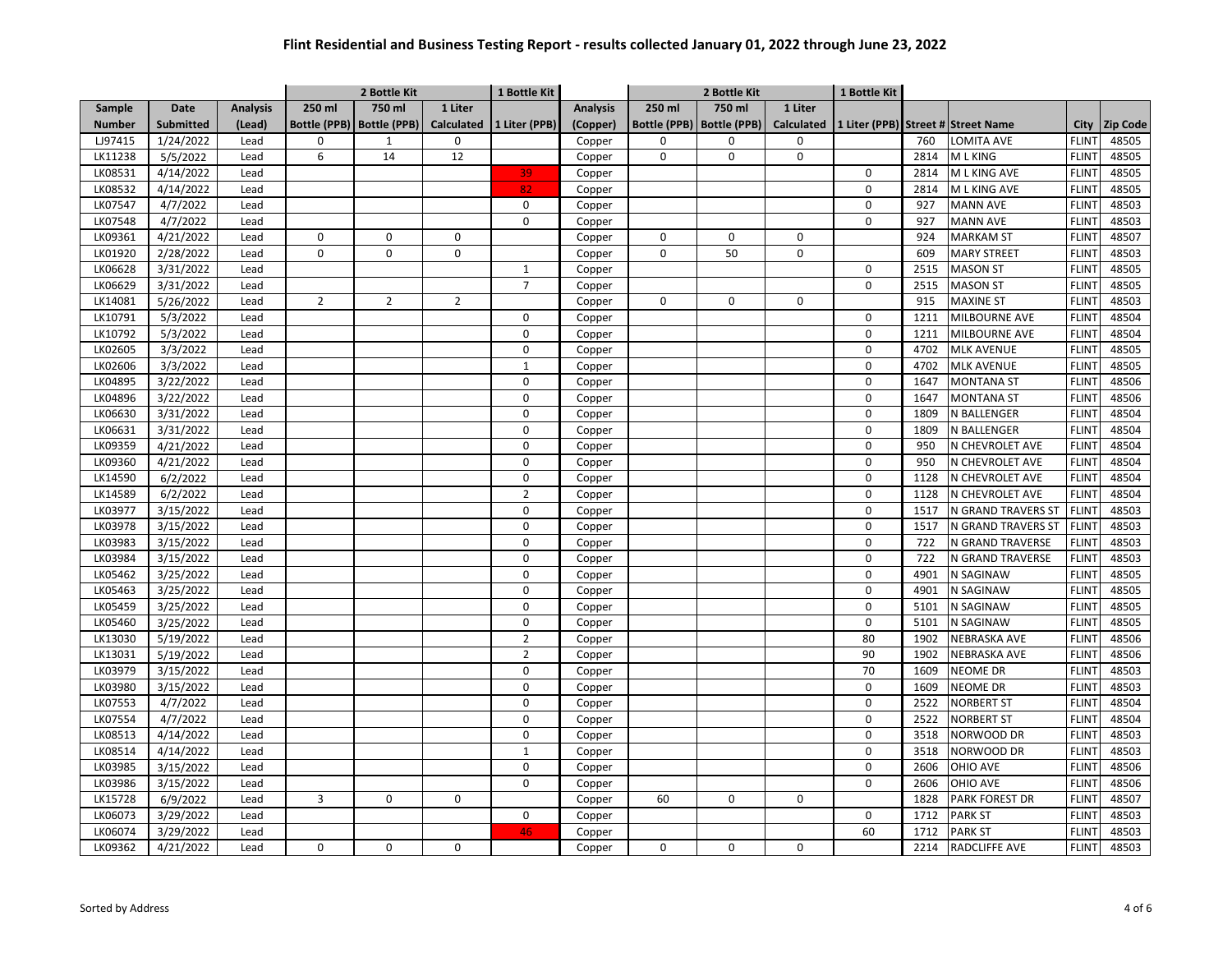|               |                  |                 | 2 Bottle Kit        |                         |                   | 1 Bottle Kit   |                 | 2 Bottle Kit        |                     |             | 1 Bottle Kit |      |                                    |              |                 |
|---------------|------------------|-----------------|---------------------|-------------------------|-------------------|----------------|-----------------|---------------------|---------------------|-------------|--------------|------|------------------------------------|--------------|-----------------|
| <b>Sample</b> | <b>Date</b>      | <b>Analysis</b> | 250 ml              | 750 ml                  | 1 Liter           |                | <b>Analysis</b> | 250 ml              | 750 ml              | 1 Liter     |              |      |                                    |              |                 |
| <b>Number</b> | <b>Submitted</b> | (Lead)          | <b>Bottle (PPB)</b> | <b>Bottle (PPB)</b>     | <b>Calculated</b> | 1 Liter (PPB)  | (Copper)        | <b>Bottle (PPB)</b> | <b>Bottle (PPB)</b> | Calculated  |              |      | 1 Liter (PPB) Street # Street Name | <b>City</b>  | <b>Zip Code</b> |
| LK06069       | 3/29/2022        | Lead            |                     |                         |                   | 0              | Copper          |                     |                     |             | 160          | 2423 | <b>RASKOB ST</b>                   | <b>FLINT</b> | 48504           |
| LK06070       | 3/29/2022        | Lead            |                     |                         |                   | $\mathbf 0$    | Copper          |                     |                     |             | 140          | 2423 | <b>RASKOB ST</b>                   | <b>FLINT</b> | 48504           |
| LK14068       | 5/26/2022        | Lead            |                     |                         |                   | $\mathsf 0$    | Copper          |                     |                     |             | 0            | 2501 | <b>RASKOB ST</b>                   | <b>FLINT</b> | 48504           |
| LK14069       | 5/26/2022        | Lead            |                     |                         |                   | $\mathbf 0$    | Copper          |                     |                     |             | 0            | 2501 | <b>RASKOB ST</b>                   | <b>FLINT</b> | 48504           |
| LK04456       | 3/17/2022        | Lead            | $\mathbf 0$         | $\mathbf 0$             | $\mathbf 0$       |                | Copper          | 0                   | 0                   | 0           |              | 2730 | <b>REYNOLDS ST</b>                 | <b>FLINT</b> | 48503           |
| LK10308       | 4/28/2022        | Lead            |                     |                         |                   | $\mathsf 0$    | Copper          |                     |                     |             | 0            | 3922 | <b>REYNOLDS ST</b>                 | <b>FLINT</b> | 48532           |
| LK10309       | 4/28/2022        | Lead            |                     |                         |                   | $\mathbf 0$    | Copper          |                     |                     |             | 0            | 3922 | <b>REYNOLDS ST</b>                 | <b>FLINT</b> | 48532           |
| LK03610       | 3/10/2022        | Lead            | $\overline{2}$      | $\mathbf 0$             | $\mathbf 0$       |                | Copper          | 50                  | 0                   | 0           |              | 1417 | ROOSEVELT AVE                      | <b>FLINT</b> | 48503           |
| LK11988       | 5/11/2022        | Lead            |                     |                         |                   | $\mathsf 0$    | Copper          |                     |                     |             | 0            | 2304 | <b>S SAGINAW</b>                   | <b>FLINT</b> | 48503           |
| LK11987       | 5/11/2022        | Lead            |                     |                         |                   | 3              | Copper          |                     |                     |             | 0            | 2304 | S SAGINAW                          | <b>FLINT</b> | 48503           |
| LK11989       | 5/11/2022        | Lead            |                     |                         |                   | $\mathbf 0$    | Copper          |                     |                     |             | 0            | 2905 | <b>S SAGINAW ST</b>                | <b>FLINT</b> | 48503           |
| LK11990       | 5/11/2022        | Lead            |                     |                         |                   | $\mathbf 0$    | Copper          |                     |                     |             | 0            | 2905 | <b>S SAGINAW ST</b>                | <b>FLINT</b> | 48503           |
| LK03609       | 3/10/2022        | Lead            | $\overline{2}$      | $\mathbf 0$             | $\mathbf 0$       |                | Copper          | 160                 | 0                   | $\mathbf 0$ |              | 532  | <b>S VERNON AVE</b>                | <b>FLINT</b> | 48503           |
| LK18728       | 6/23/2022        | Lead            | $\mathbf 0$         | $\mathbf 0$             | $\mathbf 0$       |                | Copper          | 0                   | 0                   | $\mathbf 0$ |              | 2207 | SANTA BARBARA DR                   | <b>FLINT</b> | 48504           |
| LJ99930       | 2/14/2022        | Lead            | $\mathsf 0$         | $\mathbf 0$             | $\mathbf 0$       |                | Copper          | 70                  | 0                   | 0           |              | 3401 | SANTA CLARA CT                     | <b>FLINT</b> | 48504           |
| LK18727       | 6/23/2022        | Lead            | 31                  | $\Omega$                | 8                 |                | Copper          | 140                 | 90                  | 100         |              | 3402 | SANTA CRUZ DR                      | <b>FLINT</b> | 48504           |
| LK08533       | 4/14/2022        | Lead            |                     |                         |                   | $\mathbf 0$    | Copper          |                     |                     |             | 0            | 844  | SIMCOE AVE                         | <b>FLINT</b> | 48507           |
| LK08534       | 4/14/2022        | Lead            |                     |                         |                   | $\mathbf 0$    | Copper          |                     |                     |             | 0            | 844  | SIMCOE AVE                         | <b>FLINT</b> | 48507           |
| LK12177       | 5/12/2022        | Lead            | 0                   | $\Omega$                | 0                 |                | Copper          | $\Omega$            | $\Omega$            | 0           |              | 1014 | SIMCOE AVE                         | <b>FLINT</b> | 48507           |
| LK08265       | 4/12/2022        | Lead            |                     |                         |                   | $\mathbf{1}$   | Copper          |                     |                     |             | 0            | 705  | <b>ST CLAIR ST</b>                 | <b>FLINT</b> | 48504           |
| LK08266       | 4/12/2022        | Lead            |                     |                         |                   | $\mathbf{1}$   | Copper          |                     |                     |             | 0            | 705  | <b>ST CLAIR ST</b>                 | <b>FLINT</b> | 48504           |
| LK13032       | 5/19/2022        | Lead            |                     |                         |                   | $\overline{2}$ | Copper          |                     |                     |             | 0            | 917  | <b>STOCKER AVE</b>                 | <b>FLINT</b> | 48503           |
| LK13033       | 5/19/2022        | Lead            |                     |                         |                   | $\overline{7}$ | Copper          |                     |                     |             | 0            | 917  | <b>STOCKER AVE</b>                 | <b>FLINT</b> | 48503           |
| LK11237       | 5/5/2022         | Lead            | $\mathbf 0$         | $\mathbf 0$             | $\mathbf 0$       |                | Copper          | 60                  | 0                   | 0           |              | 2602 | <b>THOMAS ST</b>                   | <b>FLINT</b> | 48504           |
| LK11617       | 5/9/2022         | Lead            | $\Omega$            | $\Omega$                | $\mathbf 0$       |                | Copper          | $\Omega$            | $\Omega$            | $\Omega$    |              | 4014 | <b>TUXEDO AVE</b>                  | <b>FLINT</b> | 48507           |
| LK08271       | 4/12/2022        | Lead            |                     |                         |                   | $\mathbf 0$    | Copper          |                     |                     |             | 0            | 2524 | <b>TYRONE</b>                      | <b>FLINT</b> | 48504           |
| LK08272       | 4/12/2022        | Lead            |                     |                         |                   | $\mathbf 0$    | Copper          |                     |                     |             | 0            | 2524 | <b>TYRONE</b>                      | <b>FLINT</b> | 48504           |
| LK14080       | 5/26/2022        | Lead            | 0                   | $\mathbf 0$             | 0                 |                | Copper          | 50                  | 50                  | 50          |              | 430  | W 10TH AVE                         | <b>FLINT</b> | 48503           |
| LK13061       | 5/19/2022        | Lead            | $\mathbf 0$         | $\mathbf 0$             | $\pmb{0}$         |                | Copper          | $\mathbf 0$         | $\mathbf 0$         | $\mathbf 0$ |              | 702  | W 12TH ST                          | <b>FLINT</b> | 48503           |
| LK18730       | 6/23/2022        | Lead            | 51                  | $\overline{\mathbf{3}}$ | 15                |                | Copper          | 460                 | 140                 | 220         |              | 702  | W 12TH ST                          | <b>FLINT</b> | 48503           |
| LJ98857       | 2/7/2022         | Lead            | $\overline{2}$      | $\mathbf 0$             | $\mathbf 0$       |                | Copper          | 90                  | 70                  | 80          |              | 311  | W 1ST AVE                          | <b>FLINT</b> | 48503           |
| LK06067       | 3/29/2022        | Lead            |                     |                         |                   | $\mathsf 0$    | Copper          |                     |                     |             | 0            | 1505 | W 2ND ST                           | <b>FLINT</b> | 48503           |
| LK06068       | 3/29/2022        | Lead            |                     |                         |                   | $\mathsf 0$    | Copper          |                     |                     |             | 0            | 1505 | W 2ND ST                           | <b>FLINT</b> | 48503           |
| LK08273       | 4/12/2022        | Lead            |                     |                         |                   | $\mathbf 0$    | Copper          |                     |                     |             | 0            | 318  | W 2ND ST APT 305                   | <b>FLINT</b> | 48502           |
| LK08274       | 4/12/2022        | Lead            |                     |                         |                   | 0              | Copper          |                     |                     |             | 0            | 318  | W 2ND ST APT 305                   | <b>FLINT</b> | 48502           |
| LK13036       | 5/19/2022        | Lead            |                     |                         |                   | $\mathbf 0$    | Copper          |                     |                     |             | 70           | 414  | W COURT ST                         | <b>FLINT</b> | 48503           |
| LK13037       | 5/19/2022        | Lead            |                     |                         |                   | 0              | Copper          |                     |                     |             | 0            | 414  | W COURT ST                         | <b>FLINT</b> | 48503           |
| LK13029       | 5/19/2022        | Lead            |                     |                         |                   | $\overline{3}$ | Copper          |                     |                     |             | 0            | 415  | W COURT ST                         | <b>FLINT</b> | 48503           |
| LK13028       | 5/19/2022        | Lead            |                     |                         |                   | $\overline{4}$ | Copper          |                     |                     |             | 0            | 415  | W COURT ST                         | <b>FLINT</b> | 48503           |
| LK10312       | 4/28/2022        | Lead            |                     |                         |                   | $\mathbf 0$    | Copper          |                     |                     |             | 0            | 514  | W JAMIESON                         | <b>FLINT</b> | 48505           |
| LK10313       | 4/28/2022        | Lead            |                     |                         |                   | $\mathbf 0$    | Copper          |                     |                     |             | 0            | 514  | W JAMIESON                         | <b>FLINT</b> | 48505           |
| LK12150       | 5/12/2022        | Lead            |                     |                         |                   | 0              | Copper          |                     |                     |             | 0            | 522  | W JAMIESON                         | <b>FLINT</b> | 48505           |
| LK12151       | 5/12/2022        | Lead            |                     |                         |                   | 0              | Copper          |                     |                     |             | 0            | 522  | W JAMIESON                         | <b>FLINT</b> | 48505           |
| LK10317       | 4/28/2022        | Lead            | 0                   | $\mathbf 0$             | $\mathbf 0$       |                | Copper          | 0                   | 0                   | 0           |              | 1501 | <b>WALDMAN AVE</b>                 | <b>FLINT</b> | 48507           |
| LK02609       | 3/3/2022         | Lead            |                     |                         |                   | 0              | Copper          |                     |                     |             | 0            | 1911 | <b>WEAVER ST</b>                   | <b>FLINT</b> | 48506           |